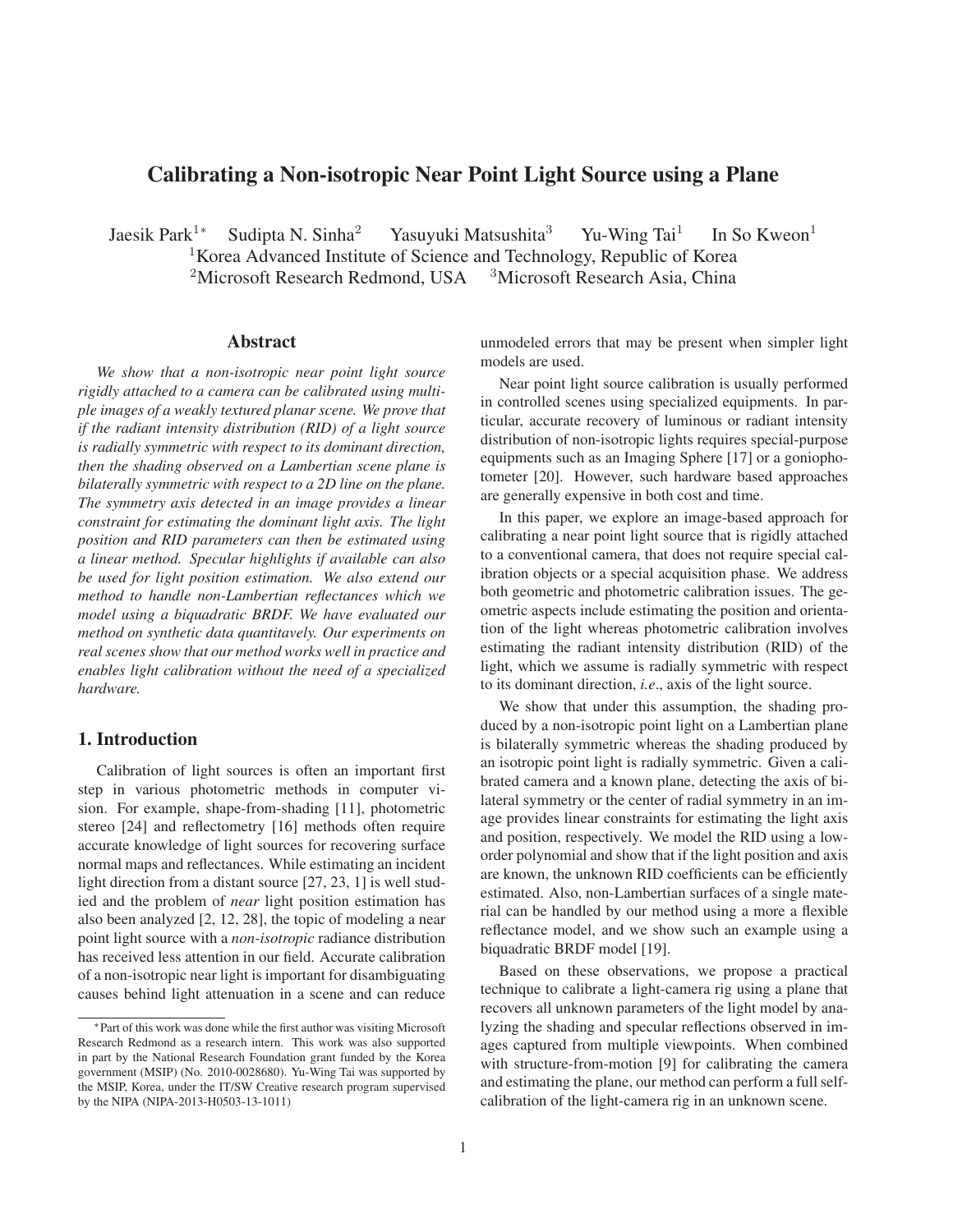## 2. Related Work

Various aspects of light calibration have been studied in the computer vision literature. Debevec [7] used a mirror sphere to capture an environment map for photo-realistic rendering and relighting where all incoming distant illumination was modeled. For a single distant light source as in photometric stereo [24], the problem reduces to that of estimating the light direction. This is possible in a lab setup [5], using reflective objects [25, 8] or by self-calibration [4]. Recently, Abrams *et al*. [1] treat the sun as a distant light source and extend photometric stereo to outdoor cameras.

Unlike distant lights, near light sources cause the incident light directions to vary within a scene. Although some methods model area light sources [27], it is common to assume that the light source is a point thereby reducing the problem to that of estimating the 3D point position. Objects of known geometry e.g. spheres are used to further simplify the problem [15, 21, 26]. Spherical probes have also been used for multiple, mixed (directional and near) light sources [28]. Ackermann *et al*. [2] proposes a new technique for accurately modeling reflections on a sphere. Other methods also use either reflective spheres [12, 23, 18] or specially designed planar light probes [3] or analyze shading of known geometric objects [22]. The case of a near point light rigidly attached to a camera has been analyzed for near light photometric stereo [10] and the light fall-off effect due to distance from the light is modeled. Light falloff can provide cues for depth estimation [13]. However, such methods will suffer in accuracy with non-isotropic lights unless their intensity distribution is also modeled.

Certain aspects of non-isotropic near lights have been studied for light source design and optimization [20, 14]. The geometric light source model now requires an additional parameter - the dominant axis of the light; a direction that provides a reference point for storing the non-uniform radiant intensity distributon on a sphere centered at the light position. However, most existing geometric methods that use reflective calibration objects cannot be used for this model. In our method, we propose a general approach for recovering this light axis from shading cues. Our approach does not use a specific calibration object but instead requires multiple images of a plane. We propose a simple method based on detecting symmetries in shading as well as specular highlights if available. Once the light source geometry is known, we show that it is possible to estimate the radiant intensity distribution (RID) from the same input images.

To the best of our knowledge, our work is the first to address the estimation of geometric (position and orientation of light source w.r.t. camera) and photometric (RID curve) properties of a non-isotropic near point light source using a pure image-based approach. We show that our method holds promise for calibrating regular cameras that contain a built-in flash.



Figure 1. Polar graphs of  $E(\phi)$  radiant intensity distribution curves. Some common shapes  $-$  (a) circular, (b) petal, (c) bell, (d) heart, that can be modeled using cubic polynomials.

#### 3. Shading Model and Properties

Consider the case of a homogeneous textureless plane illuminated by a light source observed by a calibrated camera as shown in Fig. 2a. Let  $\Pi = (\mathbf{n}, b)$  denote the plane, where  $\mathbf{n} \in \mathbb{R}^3$  is its surface normal and  $b \in \mathbb{R}$  is an offset, such that any 3D point  $P \in \mathbb{R}^3$  on the plane satisfies the equation  $\mathbf{n}^\mathsf{T} \mathbf{P} + b = 0$ . Let **C** denote the camera projection center and I denote the observed image. We denote the light position as  $L \in \mathbb{R}^3$ , its dominant direction as **v**, and the angle between the light vector **l** and **v** as  $\phi$ . Vectors **n**, **l** and **v** are unit vectors. This is true for other vectors used elsewhere in the paper unless specified otherwise.

Assuming Π to be a Lambertian surface that is illuminated by a nearby, isotropic point light source, the intensity at the pixel  $p$  in the image  $I$  is given by

$$
I_p = \rho E \frac{\mathbf{n}^\mathsf{T} \mathbf{l}}{d^2},\tag{1}
$$

where  $\rho$  is the diffuse albedo, E is the light radiance emitted towards the point  $P$  that is observed at pixel  $p$  and  $d$ is the distance from the light source to **P**. The image I is related to I', the image projected on the plane  $\Pi$  via the homography induced by  $\Pi$  [01]. We assume that via petting homography induced by  $\Pi$  [9]. We assume that vignetting, gamma correction and radial distortion correction have been performed, and image intensities are in a linear space.

#### 3.1. Isotropic and non-isotropic point lights

An *isotropic* point light source emits light equally in all direction. Hence, the term  $E$  in Eq. (1) is a constant. The shading at a scene point depends only on the incident light direction and the squared distance to the light.

In general, point lights are often non-isotropic, *i.e*., they have a dominant light direction or axis and emit different amounts of light in different directions. *Radiant intensity* is defined as the radiant power of the light source emitted in a particular direction and it is measured in Watts per steradians. Varying radiant intensities of a light source are represented by its *radiant intensity distribution* (RID) and this is often visualized as a polar graph to display the angular light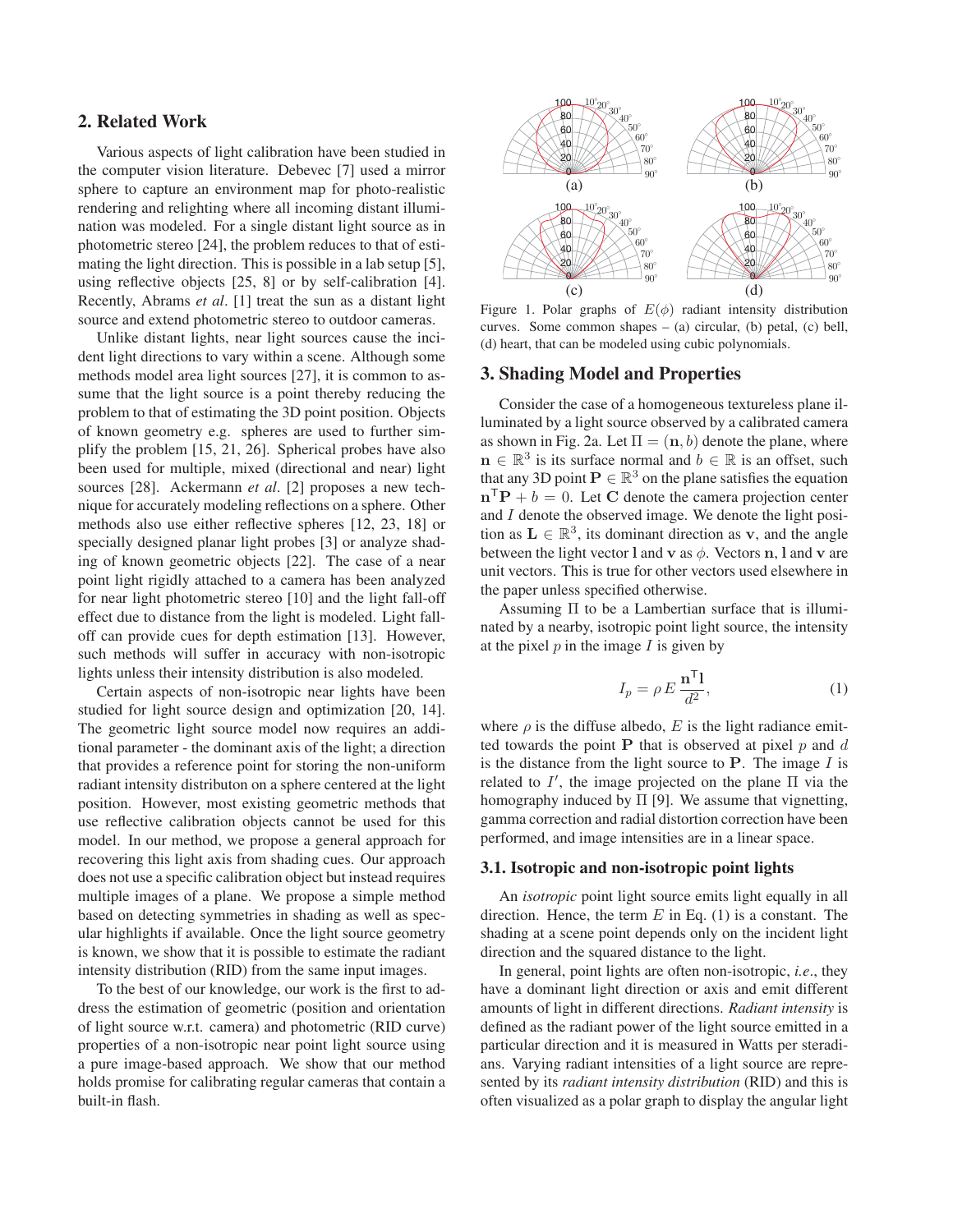

Figure 2. (a) Geometry of a camera observing a plane illuminated by a near, directional point light source. (b,c) Supporting figures for explaining the symmetry properties (in Sec. 3.2).

fall-off from the light's axis. Figure 1 shows common RID curves as described in detail in [20].

For point lights, it is common to assume that the RID curve is radially symmetric (see [14]). As a result the term E in Eq. (1) becomes a function of the angle  $\phi$  between the light vector **l** and the light's dominant axis **v**, and will hence be denoted as  $E(\phi)$ . The observed image intensities are now a function of the angular variation of radiance, varying incident light directions and the distance to the light.

### 3.2. Symmetry Properties

We now prove a key result concerning symmetry in the shading observed on a plane illuminated by a point light.

Lemma 1 (Bilateral Symmetry) *Let* **X** *be the point on the plane* Π *closest to the light* **<sup>L</sup>** *and* **<sup>Y</sup>** *be the point where the light axis meets* Π*. If the radiant intensity distribution is radially symmetric about the light axis, then the shading image generated on the plane will be bilaterally symmetric with respect to the line through* **X** *and* **Y***.*

Proof of Lemma 1. Let <sup>Π</sup>**LXY** denote the plane determined by the three points  $\mathbf{L}, \mathbf{X}$  and  $\mathbf{Y}$ , and let  $l_{\mathbf{X}\mathbf{Y}}$  denote the line where <sup>Π</sup>**LXY** intersects <sup>Π</sup>. Since **<sup>X</sup>** is the closest point on <sup>Π</sup> to **<sup>L</sup>**, the line <sup>l</sup>**LX** must be perpendicular to <sup>Π</sup>. Therefore, <sup>Π</sup>**LXY** must be orthogonal to <sup>Π</sup> (Fig. 2b).

Consider any two points  $P_1$  and  $P_2$  on  $\Pi$  which are equidistant from  $l_{XY}$  and the line segment  $\overline{P_1P_2}$  is perpendicular to  $l_{XY}$ . Let, M be the midpoint on  $\overline{P_1P_2}$  (Fig. 2c). Since <sup>Π</sup>**LXY** and <sup>Π</sup> are orthogonal to each other, we have  $\overline{P_1P_2} \perp \overline{LM}$ . Then, triangles  $\triangle LMP_1$  and  $\triangle LMP_2$ must be congruent (using the SAS rule for congruent triangles). This gives two equality constraints.

$$
\|\overline{\mathbf{P}_1 \mathbf{L}}\| = \|\overline{\mathbf{P}_2 \mathbf{L}}\|,\tag{2}
$$

$$
\angle L\mathbf{P}_1\mathbf{M} = \angle L\mathbf{P}_2\mathbf{M}.\tag{3}
$$

Similarly, triangles  $\triangle \text{YMP}_1$  and  $\triangle \text{YMP}_2$  are also congruent (result of the SAS rule). Therefore, we have gruent (result of the SAS rule).  $\|\overline{P_1Y}\| = \|\overline{P_2Y}\|$ . This leads to the fact that triangles  $\triangle$ **LYP**<sub>1</sub> and  $\triangle$ **LYP**<sub>2</sub> are also congruent (follows from the SSS rule for congruent triangles). Therefore we have,

$$
\angle P_1LY = \angle P_2LY.
$$
 (4)

 $\angle P_1 \mathbf{L} \mathbf{Y} = \angle P_2 \mathbf{L} \mathbf{Y}$ . (4)<br>Now, consider the intensities at **P**<sub>1</sub> and **P**<sub>2</sub> according to the shading model (Eq. (1)). Condition (2) implies that  $P_1$ and  $P_2$  are equidistant from **L**, so the denominators  $d_{P_1}^2$ and  $d_{\mathbf{P}_2}^2$  are equal. Condition (3) implies that the light vectors  $\mathbf{l}_{\mathbf{P}_1}$  and  $\mathbf{l}_{\mathbf{P}_2}$  at  $\mathbf{P}_1$  and  $\mathbf{P}_2$  form the same angle with the plane normal, so the dot products must be equal, *i.e*.,  $\mathbf{n}^{\mathsf{T}}\mathbf{l}_{\mathbf{P}_1} = \mathbf{n}^{\mathsf{T}}\mathbf{l}_{\mathbf{P}_2}$ . Condition (4) implies that the light vectors at  $P_1$  and  $P_2$  form the same angle with the light axis, and as the RID is radially symmetric, we have  $E_{\mathbf{P}_1} = E_{\mathbf{P}_2}$ .

From this, we conclude that  $I'_{\mathbf{P}_1} = I'_{\mathbf{P}_2}$ . As this holds<br>e for any pair of points located equidistant from ly x and true for any pair of points located equidistant from  $l_{XY}$  and its line segment is perpendicular to  $l_{XY}$ , the image  $I'$  is bilaterally symmetric with respect to that line.  $\square$ 

Lemma 2 (Radial Symmetry) *The shading from the light* **<sup>L</sup>** *on the plane* Π *is radially symmetric with respect to* **<sup>X</sup>***, the closest point on* Π *from* **<sup>L</sup>** *when either the light is isotropic or the light is non-isotropic but is oriented such that its dominant axis is perpendicular to the plane.*

Proof of Lemma 2. For an isotropic light, consider points on Π at a constant distance from **<sup>L</sup>**. Any point **<sup>P</sup>** in this set lies on a circle C centered at **X**. The light vector at **P** *i.e.* the line  $l_{\text{LP}}$  traces out a right circular cone with axis  $l_{\mathbf{L}\mathbf{X}}$  and C as its base. This implies that the terms  $\mathbf{n}^{\mathsf{T}}\mathbf{l}_{\mathbf{P}}$ and  $d_{\mathbf{P}}$  are constant for all points **P** on *C*. As *E* is a global constant, it implies image intensities at all points on C must be equal making the image radially symmetric w.r.t. **X**.

For a non-isotropic light, when the light axis **v** is perpendicular to the plane, the point **Y**, where the axis meets the plane coincides with **X**. Points on a circle centered at **X** are again equidistant from **L** and their light vectors form the same angle with the plane normal. Hence,  $E(\phi)$  is constant for all points on the circle which implies that the observed intensities at these points are equal and the image is radially symmetric with respect to the center  $X$ .  $\Box$ 

#### 3.3. Geometric Constraints

The symmetry properties imply that for a calibrated camera and a known plane illuminated by an unknown light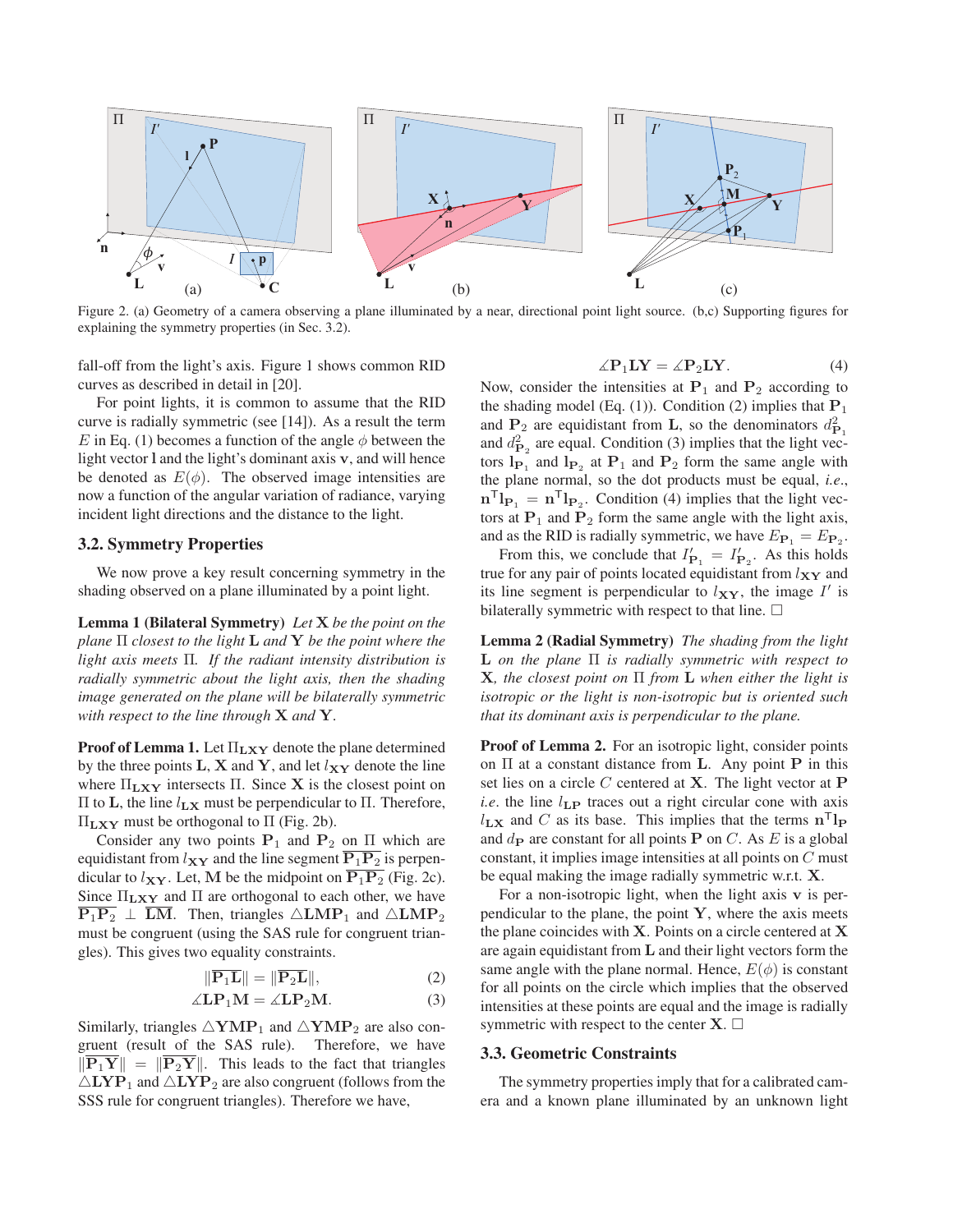

Figure 3. (a) Half-vector h and angles  $\theta_h$  and  $\theta_d$  at the point **X** on the plane Π. (b) Light camera configuration for the case when **C** is not coplanar with **L**, **X** and **Y**. The lines  $l_{\mathbf{LC}}$  and  $l_{\mathbf{XY}}$  meet on  $\Pi$  at an angle  $ψ$  (see Sec. 3.4).

source, detecting the axis of bilateral symmetry in the image provides a *plane constraint* that is equivalent to one linear constraint on the coordinates of **L**. Alternatively, the center of radial symmetry if detected, provides a *line constraint* that provides two linear constraints on **L**. In Sec. 4.2, we describe our algorithm that uses these constraints to estimate the light position and orientation.

#### 3.4. Non-Lambertian surfaces

We now address the non-Lambertian case and analyze how the symmetry deviates from the perfect case depending on the camera-light geometry or the type of BRDF.

We replace  $\rho(\mathbf{n}^T\mathbf{l})$  in Eq. (1) with  $\rho(\theta_h, \theta_d)$ , an isotropic BRDF model which is a function of  $\theta_d$ , the angle between **h** and  $l_{\text{XL}}$  and  $\theta_h$ , the angle between **n** and **h**, where **h** is the half-way vector [16, 19] (Fig. 3a). This biquadratic BRDF model is known to be appropriate for modeling lowfrequency components of isotropic BRDFs [19].

Consider the plane <sup>Π</sup>**LC** passing through **<sup>L</sup>** and **<sup>C</sup>** orthogonal to  $\Pi$ . Let  $l_{\mathbf{XC}}$  denote the line where  $\Pi_{\mathbf{LC}}$  inter-<br>sects  $\Pi$  (Fig. 3b). For any two points on a line perpendicsects  $\Pi$  (Fig. 3b). For any two points on a line perpendicular to  $l_{\mathbf{X}C'}$  on  $\Pi$ , equidistant from  $l_{\mathbf{X}C'}$  and on opposite sides of it their half-vectors form the same angle with the sides of it, their half-vectors form the same angle with the plane normal and their difference angles are also equal. So the BRDF map will be bilaterally symmetric with respect to  $l_{\mathbf{X}C}$ . Therefore, if lines  $l_{\mathbf{X}C}$  and  $l_{\mathbf{X}Y}$  coincide, symmetry is preserved about this line for any isotropic BRDF. This occurs when the four points **L**, **X**, **Y** and **C** are coplanar. If there are not coplanar, the lines  $l_{\mathbf{X}C}$  and  $l_{\mathbf{X}\mathbf{Y}}$  do not coincide anymore but intersect at some arbitrary angle  $\psi$  at **X** (see Fig. 3b). The degree of asymmetry due to the BRDF with respect to  $l_{XY}$  will be maximum when  $\psi = \frac{\pi}{2}$ .<br>The degree of asymmetry also depends on the rat

The degree of asymmetry also depends on the ratio  $\omega = \frac{\|\overline{LC}\|}{\|\overline{LC}\|}$  where  $\|\overline{LC}\|$  and  $\|\overline{CC'}\|$  are distances between L  $\frac{\left|\mathbf{LC}\right|}{\left|\mathbf{CC'}\right|}$  where  $\left|\mathbf{LC}\right|$  and  $\left|\mathbf{CC'}\right|$  are distances between **L** and **<sup>C</sup>** and between **<sup>C</sup>** and its closest point on Π. Consider the case where the distance between the camera and light position is similar to the distance of the camera from the plane. In this case,  $\theta_d$  will vary more and this may cause a large variance in the observed BRDF.

To quantify the deviation in symmetry for a reasonable

Algorithm: Light Calibration

**Input**: Images  ${I_k}$ , Cameras  ${P_k}$ , plane Π Output: Light position **L**, direction **v** in camera

- coordinates, parameters of  $E(\phi)$ .
- 1. Rectify  $\{I_k\}$  using plane-induced homographies H.
- 2. Detect specular highlights.
- 3. Recover shading images.
- 4. Detect axes of symmetry in shading images.
- 5. Estimate **L** and **v** using output of steps 2 and 4.
- 6. Estimate coefficients of  $E(\phi)$  using estimated **L**, **v**.

range of configurations values for  $\psi$  and  $\omega$ , we analyzed pose parameters for the camera-light rig *i.e*. **C** and **L** for values of  $\psi \in (0, \frac{\pi}{2})$  and  $\omega \in (\frac{1}{50}, 1)$ . We considered realistic RRDF values from the database used in [19] in this analtic BRDF values from the database used in [19] in this analysis and empirically selected different BRDF functions to measure the deviation from symmetry in the average case. In our analysis, the deviation in symmetry for many BRDFs is small enough when  $\omega$  is less than 0.1 *i.e.* the distance between **L** and **C** is less than one-tenth the approximate distance to the plane. The details of this analysis can be found in the supplementary material. Thus, we conclude that except for BRDFs with extreme values, we expect the deviation in symmetry to be small and that our method will work accurately in most configurations.

## 4. Proposed method

In this section, we describe our method for calibrating a point light rigidly attached to a camera using multiple images of a plane. See Algorithm 1 for an overview. We refer to the input images as  $\{I_k\}$ , the camera projection matrices as  $\{P_k\}$  and camera centers as  $\{C_k\}$  respectively. For each camera position  $C_k$ , the corresponding light position in the world coordinate system is denoted  $L_k$ .

Camera Calibration. We use structure from motion [9] to calibrate the cameras and then estimate the plane by robustly fitting a plane to the reconstructed 3D points. We assume that the scene is planar, has a single material and has enough texture for automatic feature matching to work.

Specular Highlight Detection. We detect highlights in images by analyzing pixel intensity distributions. Images containing specular highlights tend to have long-tail distributions as pixels at and around the highlight are much more brighter than pixels in the rest of the image. On the other hand, image without highlights tend to have short-tail distributions. Hence, we construct a histogram of image intensities using all image pixels and fit a 1D Gaussian  $N(\mu, \sigma)$ to the histogram values. Bright pixels, whose intensities exceed the value  $6\sigma$  are classified as specular highlights and we fit a 2D ellipse to those pixels and use the ellipse center for light position estimation.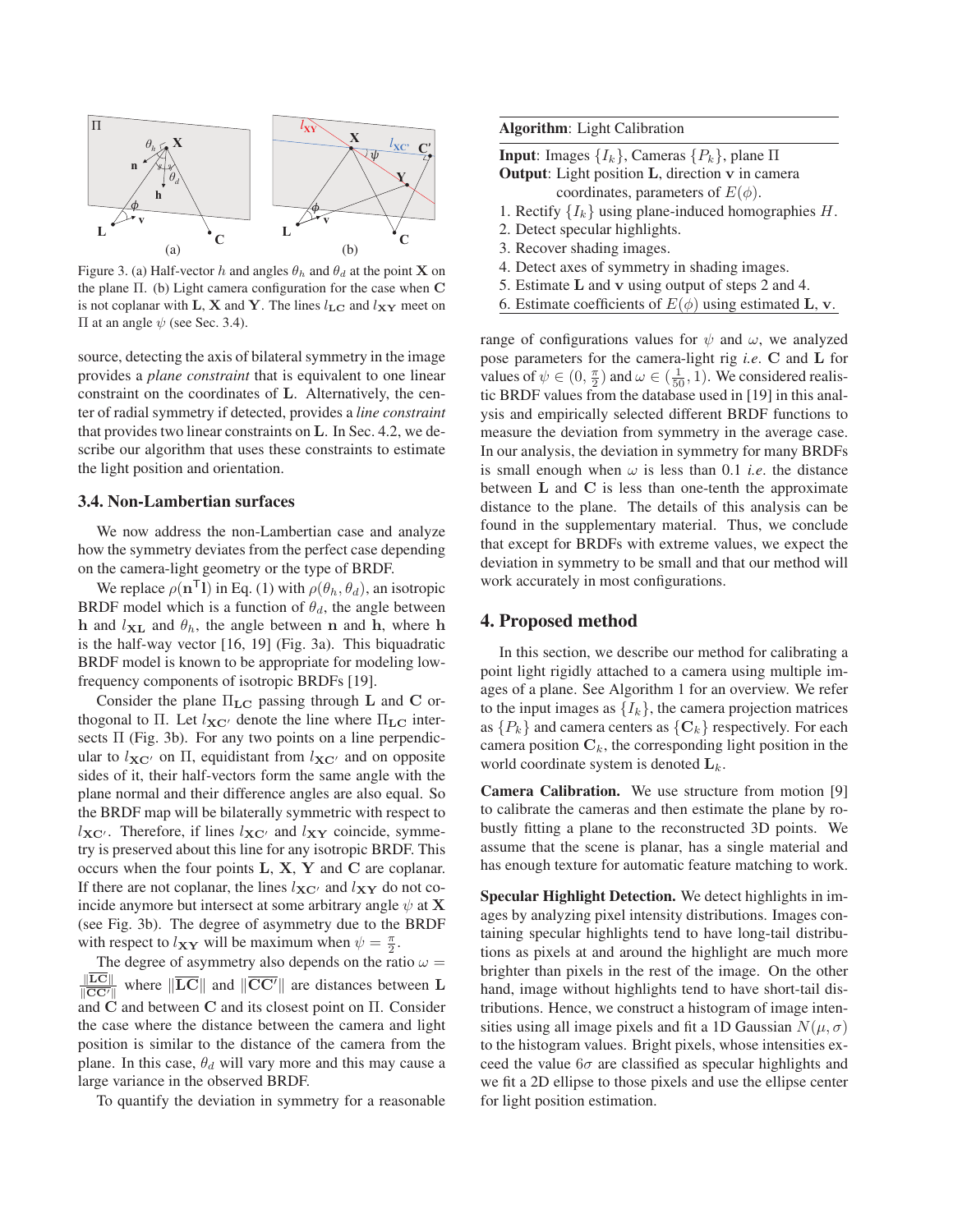Gradient Filtering. Since our method requires a shading image, we first need to remove high frequency gradients in the input image that correspond to albedo edges. We recover the shading image  $\hat{I}$  by minimizing the following objective function

$$
\hat{I} = \underset{I}{\operatorname{argmin}} \sum_{\mathbf{p} \in \mathcal{P}} \left\{ \left( \frac{\partial I_{\mathbf{p}}}{\partial \mathbf{x}} - f(\frac{\partial O_{\mathbf{p}}}{\partial \mathbf{x}}) \right)^2 + \lambda w_{\mathbf{p}} (I_{\mathbf{p}} - O_{\mathbf{p}})^2 \right\},\tag{5}
$$

where  $f(\cdot)$  is gradient clipping function defined as

$$
f(\mathbf{x}) = \begin{cases} \mathbf{x} & \text{if } ||\mathbf{x}||_2 < \tau \\ 0 & \text{otherwise.} \end{cases}
$$
 (6)

and O is the input image. This problem can be formulated as a discrete Poisson problem which can be solved efficiently using a sparse linear solver. In Eq. (5), the first term encourages the gradients in  $I$  to match the clipped gradient of O whereas the second term encourages the intensities to be similar. The second term is also modulated by a per-pixel weight  $w_p \in [0, 1]$  that accounts for outliers arising from strong gradients in the albedo map or specular highlights. We define  $w_{\mathbf{p}}$  as follows.

$$
w_{\mathbf{p}} = s_{\mathbf{p}}(1 - |O_{\mathbf{p}} - G \ast O_{\mathbf{p}}|), \tag{7}
$$

where G is a  $\rho \times \rho$  gaussian kernel ( $\rho = 100$ ), '\*' is the convolution operator and  $s_p$  is a binary variable (zero when the pixel is classified as a specular highlight).  $w_{\mathbf{p}}$  is inversely proportional to per-pixel values in  $|O_{\bf p} - G * O_{\bf p}|$ , the highpass filter response on O. Parameters  $\lambda$  and  $\tau$  are set to 0.1 and 0.5 respectively for  $I \in [0, 255]$ . An example of a recovered shading image is shown in Fig. 4.

Ortho-Rectification: Using the known plane and camera parameters, we compute the plane-induced homographies for each image and rectify the shading image  $I_k$  computed in the previous step to remove all perspective effects and create rectified images required by our method.

### 4.1. Bilateral Symmetry Detection

We now describe our method for detecting the symmetry axis in the rectified shading image using RANSAC in a typical hypothesize-and-verify framework. We use the fact, that for a least squares quadratic fit  $g(z) = az^2 + bz + c$  to samples of a 1D function  $f(z)$  symmetric about  $z^*$ , evaluated at points sampled at uniform steps in  $z^* \pm D$ , the function  $g(z)$ will attain an extremum at  $z^*$ . However, this is not always true for an asymmetric 1D function.

To evaluate any line  $l$  for symmetry, we select a point  $x_j$  on l and sample points along  $l_j^{\perp}$ , the line perpendicular to l through  $x_j$  at uniform steps along  $l_j^{\perp}$ . We consider the intensity profile  $I_i^{\perp}$  at these sampled points between points  $z_i^+$  and  $z_i^-$  that are equidistant from  $x_j$  but in opposite directions, such that either  $z_i^+$  or  $z_i^-$  is on the image boundary.



Figure 4. (a) Input image. (b) Corresponding shading image computed by gradient filtering (Image contrast stretched for visualization). (c) Intensity plots for the red and blue scanlines. (d) Perpixel weights  $w_{\mathbf{p}}$  used in Eq. (7).

Using least squares, we then fit a quadratic function  $Q_j(z)$ to  $I_i^{\perp}$  and compute the distance

$$
d_j = \|z_j^* - x_j\|,
$$
 where  $z^* = \underset{z}{\text{argmax}} Q_j(z).$  (8)

To measure the overall degree of asymmetry, we perform quadratic fits at  $n$  positions along  $l$  and calculate the average distance  $\overline{d(l)} = \frac{\sum_j d_j}{n}$  for all the positions. After generating random line hypotheses  $\frac{1}{l}$  we select the hypothesis erating random line hypotheses  $<sup>1</sup>$ , we select the hypothesis</sup>  $\hat{l}$  with the smallest value of  $d(l)$ . We further refine the estimate  $\hat{l}$  using local optimization. In near degenerate cases, bilateral symmetry degrades to radial symmetry and then, multiple line candidates may have small values of  $d(l)$ . The center of symmetry can then be found by robustly intersecting multiple such symmetric lines found using RANSAC.

#### 4.2. Light Position and Axis Estimation

Each detected symmetry axis provides a *plane* constraint on the light position in world coordinates  $(C_W)$ . We transform these planes to camera coordinates  $C_C$  and derive a linear constraint on the coordinates of  $\bf{L}$  in  $C_C$ . These linear constraints  $\pi_k \mathbf{L} = 0$  can be stacked into a matrix of the form  $AL = b$ . It may appear that a solution of this linear system will provide an estimate of **L**. Unfortunately, these linear equations are not independent even when the cameras are in general positions. This is because the planes  $\Pi_{LXY}$ for different light positions always form a bundle or pencil of planes and pass through a 3D line. In fact, that 3D line is the axis of the light, denote by **R** in  $C_C$ . This implies that we cannot directly compute **L** but it is possible to estimate **R** by finding the null space of the linear system described

 $1$ In practice, a 1-point RANSAC is used when a prior guess for the light position *L* is available, since the projection of *L* on Π lies on line *l* and only one other point is needed.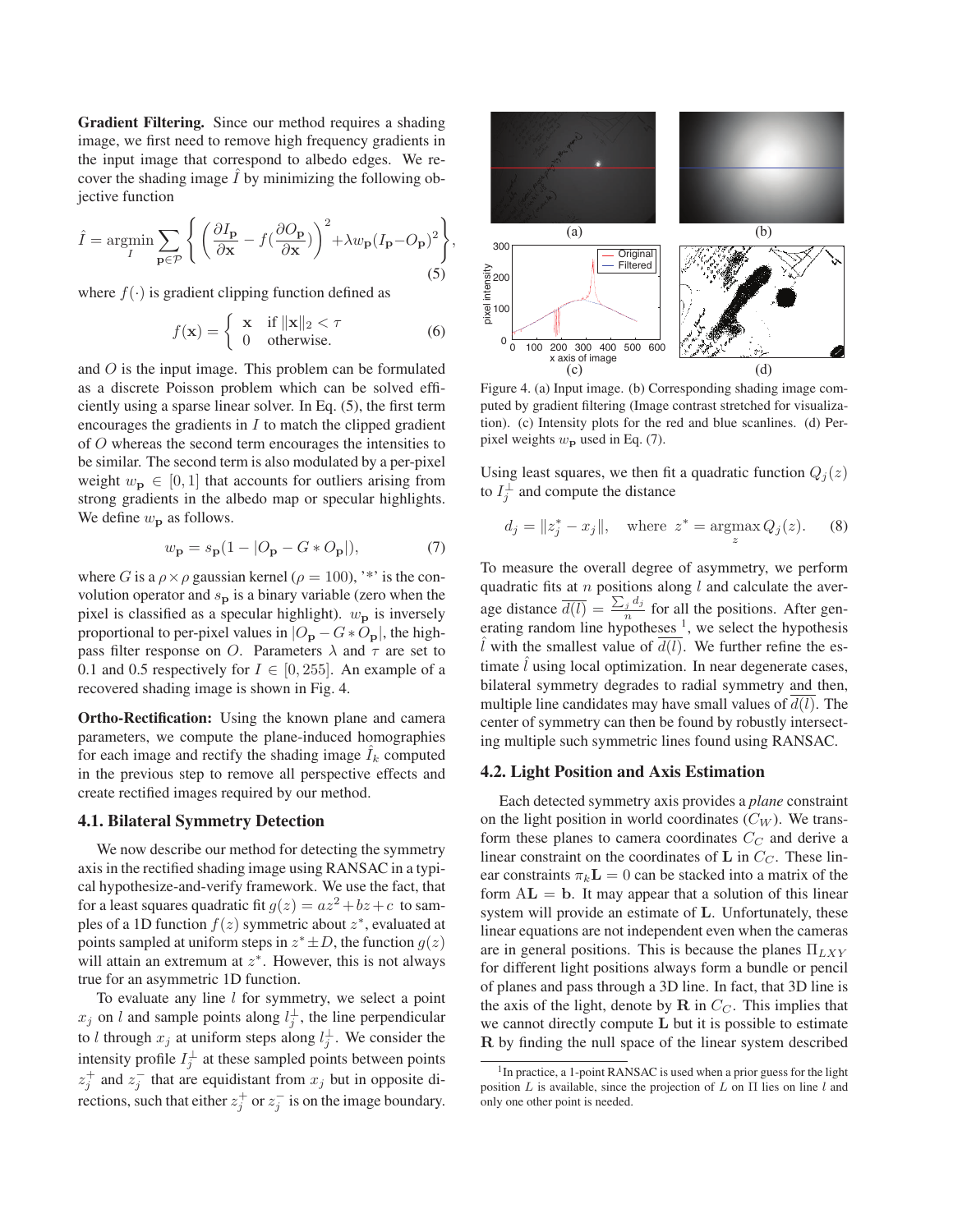above. Let  $\mathbf{L}_1$  and  $\mathbf{L}_2$  denote 3D points in  $C_C$  whose linear combination defines points on the line **R**.

In practice, we need at least 2 images, each of which provides one plane constraint. As long as these planes do not all coincide, there is no degeneracy. Multiple input images with random 3d camera orientations makes the degenerate case very unlikely. The presence of camera translation avoids the degeneracy in the initial SfM stage and the 3D plane fitting step.

If specular highlights are present, we can use them to estimate **L**. Using the ellipse center as the image of the reflection of **L**, we compute the corresponding incident light ray in  $C_W$  using the law of reflection. We transform this ray into  $C_C$  and obtain a *line* constraint on **L**, which gives two linear constraints on its coordinates. We estimate **L** using least squares assuming cameras in general position.

Alternate method. When specular highlights are absent (as in Lambertian scenes), it is possible to estimate **L** indirectly. If the 3D line **R** is known, we can parameterize the unknown position  $\mathbf{L} = \mathbf{L}_0 + \lambda \mathbf{u}$ , where  $\mathbf{L}_0$  is a point on **R** closest to the camera center **C**, **u** is a unit vector parallel to **R** and  $\lambda$  is an unknown scalar. For each k-th plane, we can find the point  $Y_k$  where **R** intersects it. Then, the distance from **L** to  $Y_k$  denoted by  $d_k$ , can be written in terms of  $\lambda$ .

To compute  $\lambda$ , we can substitute various terms for points  $Y_k$  into Eq. (1), namely the intensities  $I_{Y_k}$ , known values of  $\mathbf{n}^{\mathsf{T}}$ **l** and expressions for  $d_k$  in terms of  $\lambda$ . As these points lie on the light axis, *i.e.*,  $\phi = 0$ , the term  $E(\phi = 0)$  is unknown but constant. Taking ratios between pairs of equations eliminates  $\rho$  and  $E(\phi = 0)$ . Multiple equations provide a set of sample estimates of  $\lambda$  after which the median value  $\lambda^*$  is selected and used to compute  $\mathbf{L} = \mathbf{L}_0 + \lambda^* \mathbf{u}$ .

## 4.3. Radiant Intensity Distribution Estimation

Once the light position and axis is known, for each image pixel, we can substitute I and  $d^2$  as well as values for  $\phi$ ,  $\theta_h$ ,  $\theta_d$  and d into Eq. (1) where the product of the polynomials  $E(\phi)$  and  $\rho(\theta_h, \theta_d)$  is expanded in terms of the unknown coefficients  $q_1, \ldots, q_6$  and  $p_1, \ldots, p_4$ .

$$
\rho(\theta_h, \theta_d)E(\phi) = (q_1c_h^2 + q_2c_h + q_3)(q_4c_d^2 + q_5c_d + q_6)
$$
  

$$
(p_1\phi^3 + p_2\phi^2 + p_3\phi + p_4).
$$
 (9)

Here,  $c_h = \cos(\theta_h)$  and  $c_d = \cos(\theta_d)$  as proposed in [19]. On expanding  $\rho(\theta_h, \theta_d) E(\phi)$ , we get a higher-order polynomial  $f(\phi, \theta_h, \theta_d)$  with 36 unknown coefficients. These coefficients of f, denoted by vector **f** can be estimated by solving a least squares problem of the following form.

$$
A\mathbf{f} = Id^2,\tag{10}
$$

where A has 36 columns and a row corresponding to a pixel. To recover  $p_1, \ldots, p_4$  from **f**, we create a  $9 \times 4$  matrix *F*,

$$
F = [\mathbf{f}_1 p_1 \ \mathbf{f}_2 p_2 \ \mathbf{f}_3 p_3 \ \mathbf{f}_4 p_4], \tag{11}
$$



Figure 5. (a) Synthetic dataset example. (b) RID curves with different angular fall-offs used for evaluation (best seen in color).

where  $f_i \in \mathbb{R}^9$  are coefficients for  $p_i$ . On noise-free data, F would be a rank-1 matrix. Hence, we factorize  $F = U D V^{\mathsf{T}}$ using singular value decomposition (SVD) and the values of  $p_1, \ldots, p_4$  are obtained from the first column of V.

### 5. Experiments

We have tested our method with both synthetic and real data. These results are now described.

#### 5.1. Synthetic evaluation

We generated 50 synthetic datasets with 20 images each. Each set has randomly generated cameras approximately on a hemisphere oriented roughly towards the origin. The scene plane is fixed and passes through the origin. Suitable intrinsic parameters are chosen randomly as well. The light position and orientation was generated randomly in the camera coordinates. Each dataset was assigned one of the RID curves shown in Fig. 5b. Images were rendered at 320  $\times$ 240 resolution and a Blinn-Phong model [6] was used to generated specular highlights<sup>2</sup>. Image noise was added to the synthetic images. The level of noise added was varied from 1 to 8 on a scale of [0,255] on all 50 datasets to generate results for 400 different runs; these are now discussed.

We first present the symmetry axis detection results in Fig. 6a where the detected line is compared with the ground truth line using the Hausdorff distance. In general the estimation is stable but the median errors across different runs increases slightly with noise. As expected the detection is consistently more accurate for lights that have a stronger angular fall-off in their RID (blue curves).

The light axis estimation which depends on the accuracy of the previous step also appears to be quite stable in general (Fig. 6b). The estimated direction is within  $1°$  of ground truth for the blue curves and is at most 2.3 degrees for the light which has the most uniform distribution. The position estimation using specular highlights clearly outperforms the alternative method that seems to be affected by

<sup>&</sup>lt;sup>2</sup>We use a very high value of the shininess parameter  $(= 50)$  and whenever the specular highlight is observed within the image, the view vectors are not at grazing angles to the plane. We confirmed that the error introduced by the Blinn-Phong model which is approximate, is quite small.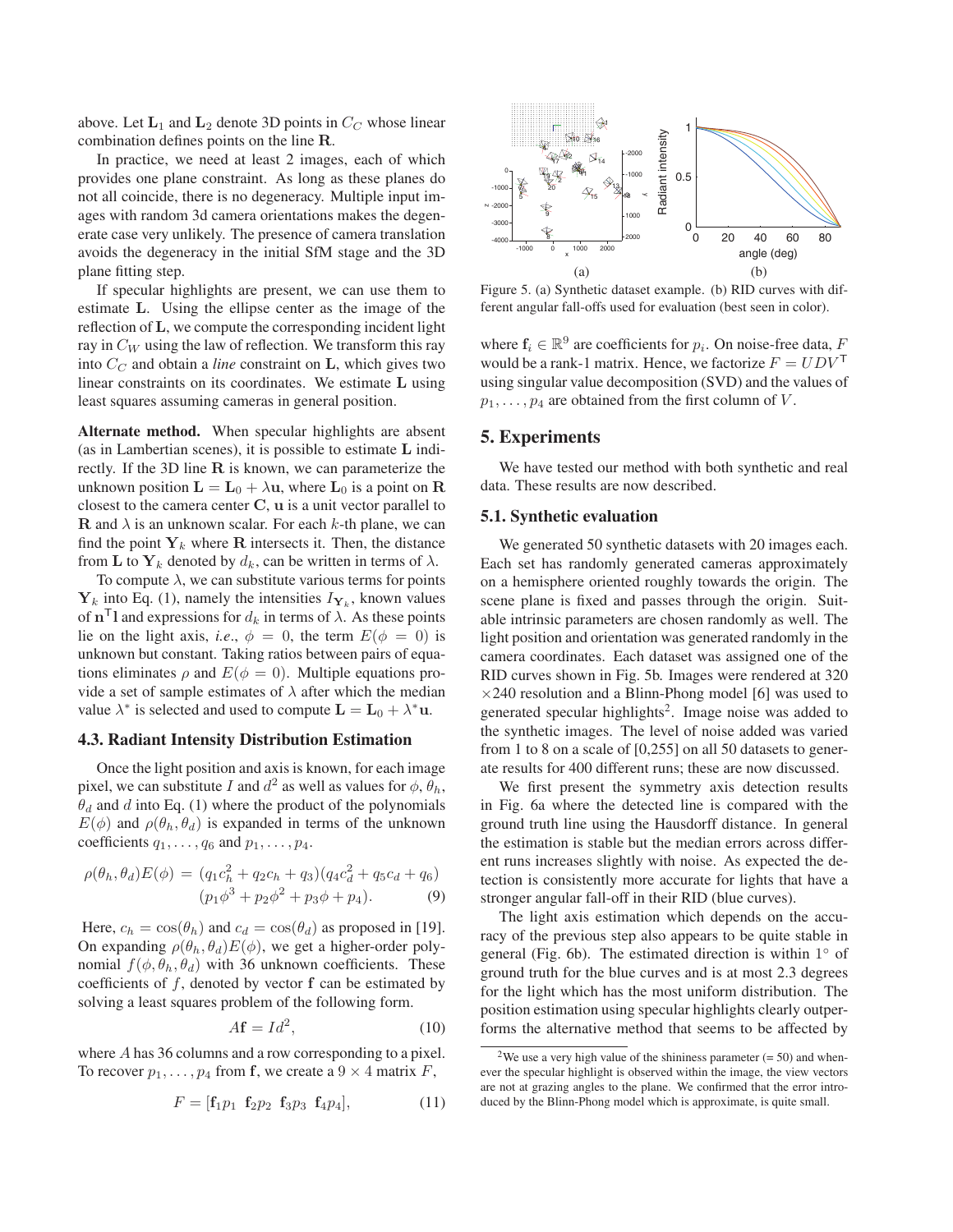

Figure 6. Median errors across multiple runs for (a) symmetry axis detection and for estimating (b) light direction, (c) light position using specular highlights and (d) light position using the alternative method. Results are color-coded by the RID curves shown in Fig. 5b.



Figure 7. Ground truth and estimated RID for each of the five light models (Fig. 5b). The medians of the estimated coefficients from 80 runs are used to plot the curve. The error bars show the deviation in the curve due to variance of each estimated coefficient.

| Dataset                                     |                 |               | $I_0 I_1 $ Est. | $\mathbf{x}$ | Y                                                                |      | Z MAE |
|---------------------------------------------|-----------------|---------------|-----------------|--------------|------------------------------------------------------------------|------|-------|
| CAMERA-LED   39   3   Pos.   5.57 9.02 0.94 |                 |               |                 |              |                                                                  |      | 8.97  |
|                                             |                 |               |                 |              | Dir. $\begin{array}{ l} 0.09 \quad -0.05 \quad 0.99 \end{array}$ |      |       |
| SLR-Flash                                   | 17 <sup>1</sup> | $\mathcal{E}$ |                 |              | $\vert$ Pos. $\vert$ 0.29 26.35 17.38 $\vert$ 15.35              |      |       |
|                                             |                 |               | Dir.            |              | $0.02 - 0.25$                                                    | 0.97 |       |

Table 1. Statistics for real datasets: #images used for calibration  $(I_0)$  and held-out for evaluation  $(I_1)$ . Estimated light position and orientations are listed (position reported in cm. from camera center and direction reported as a unit vector).

noise levels (Fig. 6c and d). The results of the first method also does not depend on the RID curve, which is another advantage.

Figure 7 shows the ground truth RID curves and the estimated curves. In each case, the coefficients of the RID curve were estimated from multiple runs and the curve corresponding to the median of these estimates is shown. The deviation due to the 25-th and 75-th percentiles is indicated using error bars. In general, the synthetic evaluation shows that our method successfully estimates the RID curves with high accuracy. Difficult random camera configurations was a source of error in less than 5% of the cases – either the optical axis was at a grazing angle to the plane or the angle between the light vector and the optical axis was quite large. In the second case, our method suffers in accuracy due to the limited field of view (FoV).

## 5.2. Evaluation on Real datasets

To test on real data, we captured two datasets with 42 and 20 images of whiteboards (some of which contained specular highlights) in two different dark rooms. The first dataset CAMERA-LED was captured using a bright Cree XM-L LED. rigidly attached to the top of a point-and-shoot camera (Panasonic DMC-LX5). The second dataset SLR-FLASH was captured with a Canon Mark III-1D camera with an auxiliary flash. Even though the flash violates the assumption of a point light source, we evaluate the performance of our method on this dataset to assess to what extent it can handle traditional camera flashes. After obtaining the SfM reconstruction, we resolved the scale ambiguity using prior knowledge of the scale. For these datasets, we randomly held out three images for evaluating estimated parameters. We generated images using estimated parameters and compared them to the held-out images using the mean absolute error  $(MAE)$ <sup>3</sup> as the accuracy metric.

Figure 8 shows results on the CAMERA-LED and SLR-FLASH datasets. For the Cree XM-L LED, our RID estimate appears to be in reasonable agreement with the manufacturer's profile within a cone of 25◦ from the light axis. For angles greater than 25◦, the insufficient horizontal fieldof-view (70◦ approx.) of the camera causes fewer pixels with larger angular values to be observed. Having the dominant axis of the light parallel to the camera's optical axis also adds to the error for the same reason. Therefore, the full range of light emission may not be calibrated. However, calibrating the partial range is useful for post-processing images captured with the same camera and flash and that task does not require calibration of the full range of light emission. The MAE for the CAMERA-LED dataset was 8.97. The estimated geometric parameters of the light source is reported in Table 1. For SLR-FLASH, our method recovers a more flat RID curve as expected, since its built-in diffuser causes it to behave like an isotropic light source. The MAE in this case is 15.35. A likely reason for this is that the flash in this case is a near area-light source. Nevertheless, the geometric parameters are accurately estimated (Table 1) – the estimated light axis is almost parallel to the optical axis and the light position appears accurate to within 1-2 cms based on our best guess for the camera center.

 $3$  for image intensities that lie in the range [0,255]